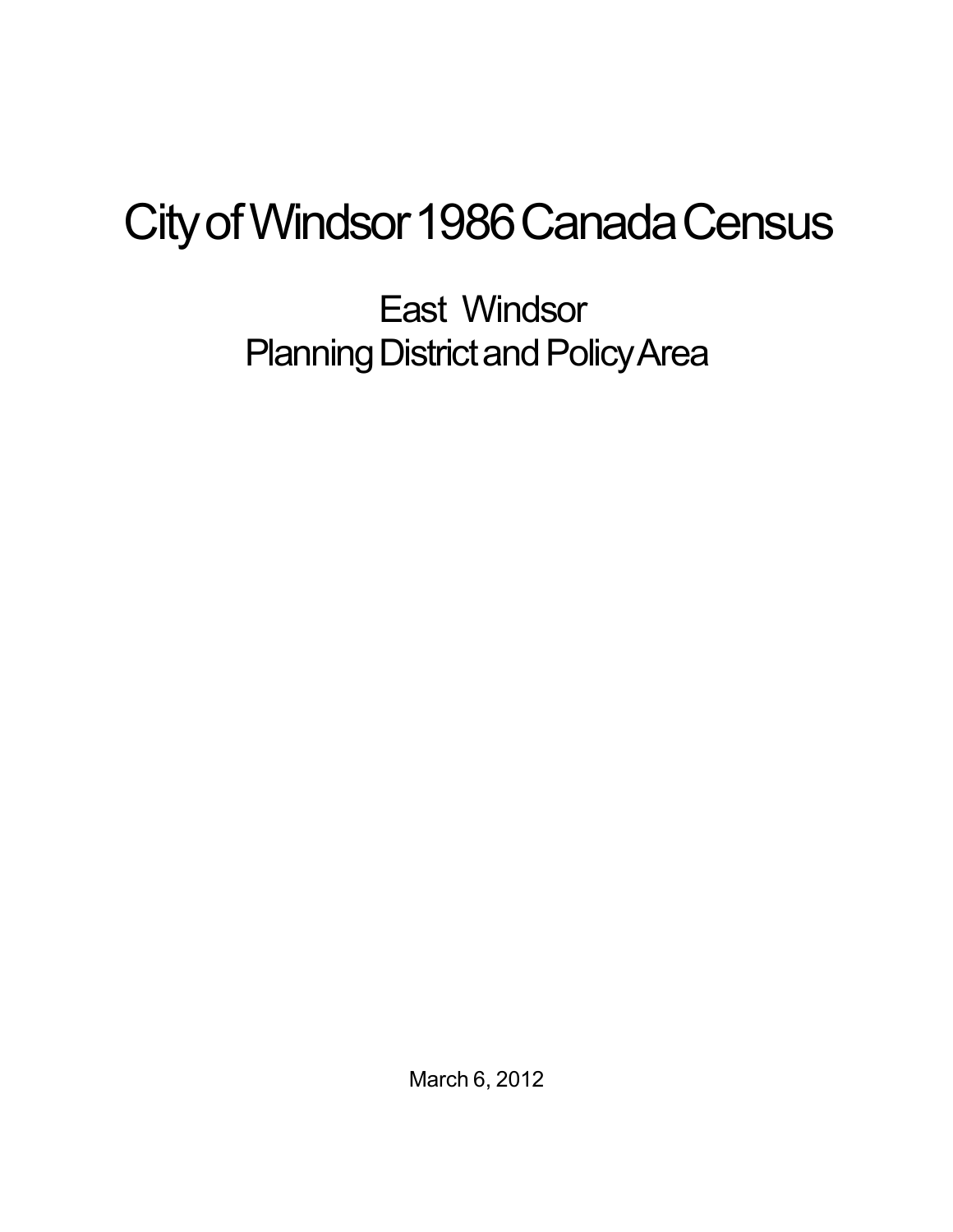## **Table of Contents**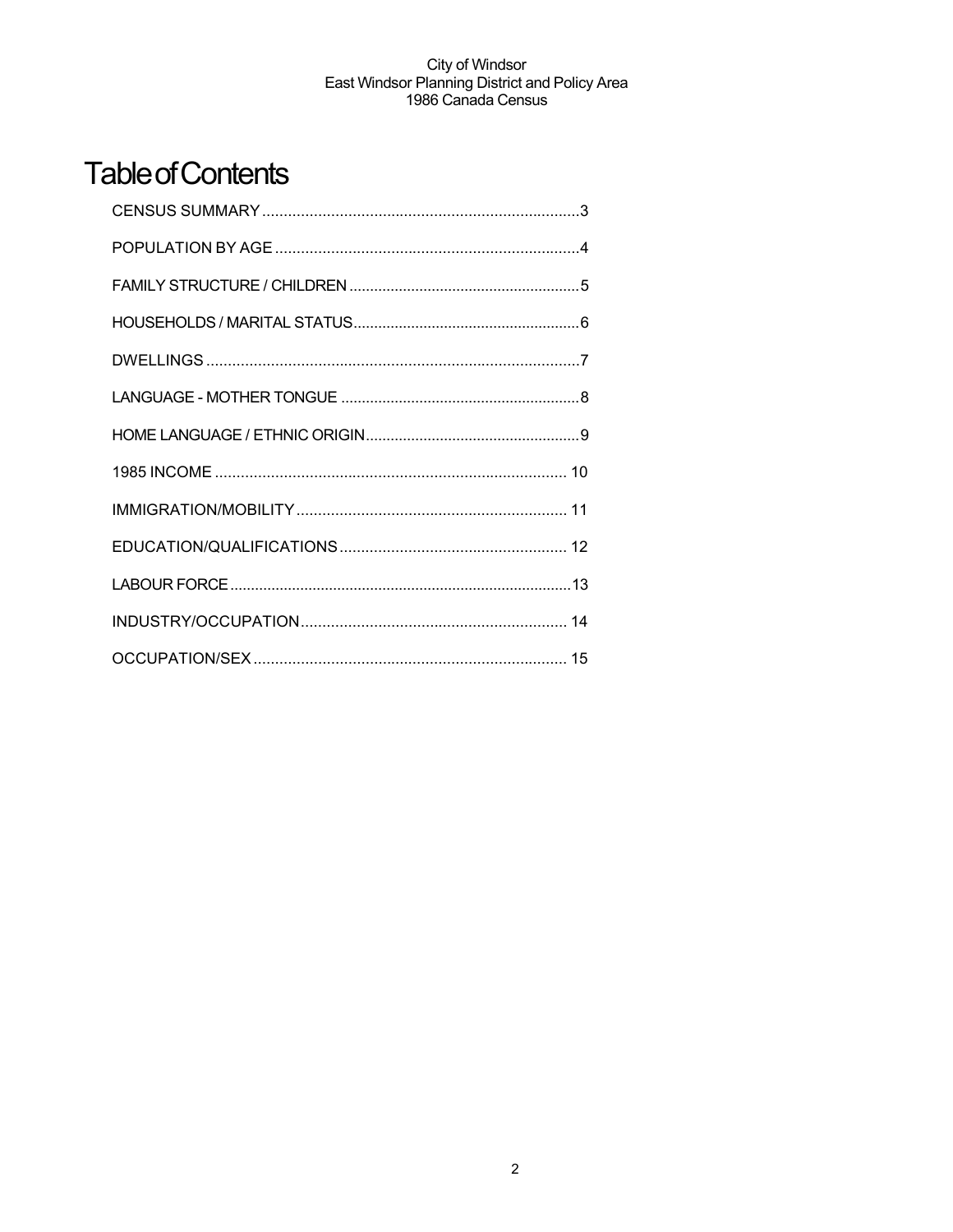## **CENSUS SUMMARY**

| <b>CENSUS SUMMARY</b>          | <b>East Windsor</b> |     |
|--------------------------------|---------------------|-----|
| Total population (% base)      | 23,930              |     |
| By sex:                        |                     |     |
| Male                           | 11,395 48%          |     |
| Female                         | 12,535              | 52% |
| By age:                        |                     |     |
| 0 to 4 years                   | 1,705               | 7%  |
| 5 to 19 years                  | 4,705               | 20% |
| 20 to 24 years                 | 2,140               | 9%  |
| 25 to 34 years                 | 4,230               | 18% |
| 35 to 44 years                 | 2,845               | 12% |
| 45 to 54 years                 | 2,015               | 8%  |
| 55 to 64 years                 | 2,640 11%           |     |
| 65 to 74 years                 | 2,070               | 9%  |
| 75 years and over              | 1,490               | 6%  |
| Average age of population      | 36.5                |     |
| Total census families (% base) | 6,510               |     |
| <b>Husband-wife families</b>   | 5,395 83%           |     |
| With no children at home       | 2,280               | 35% |
| With children at home          | 3,095               | 48% |
| Lone-parent families           | 1,145 18%           |     |
| Total children at home         | 7,730               |     |
| Average children per family    | 1.2                 |     |
| Private households (% base)    | 9,235               |     |
|                                |                     |     |
| <b>Persons in households</b>   | 23,460              |     |
| Average persons per household  | 2.5                 |     |
| Occupied dwellings (% base)    | 9,245               |     |
| Owned                          | 5,845               | 63% |
| Rented                         | 3.385               | 37% |
| Single detached house          | 6,035 65%           |     |
| Apartment 5 or more storeys    | 1,165               | 13% |
| Other type of dwelling         | 2,030               | 22% |
| 1985 Avg. hhld income (est.)   | 30,743              |     |
|                                |                     |     |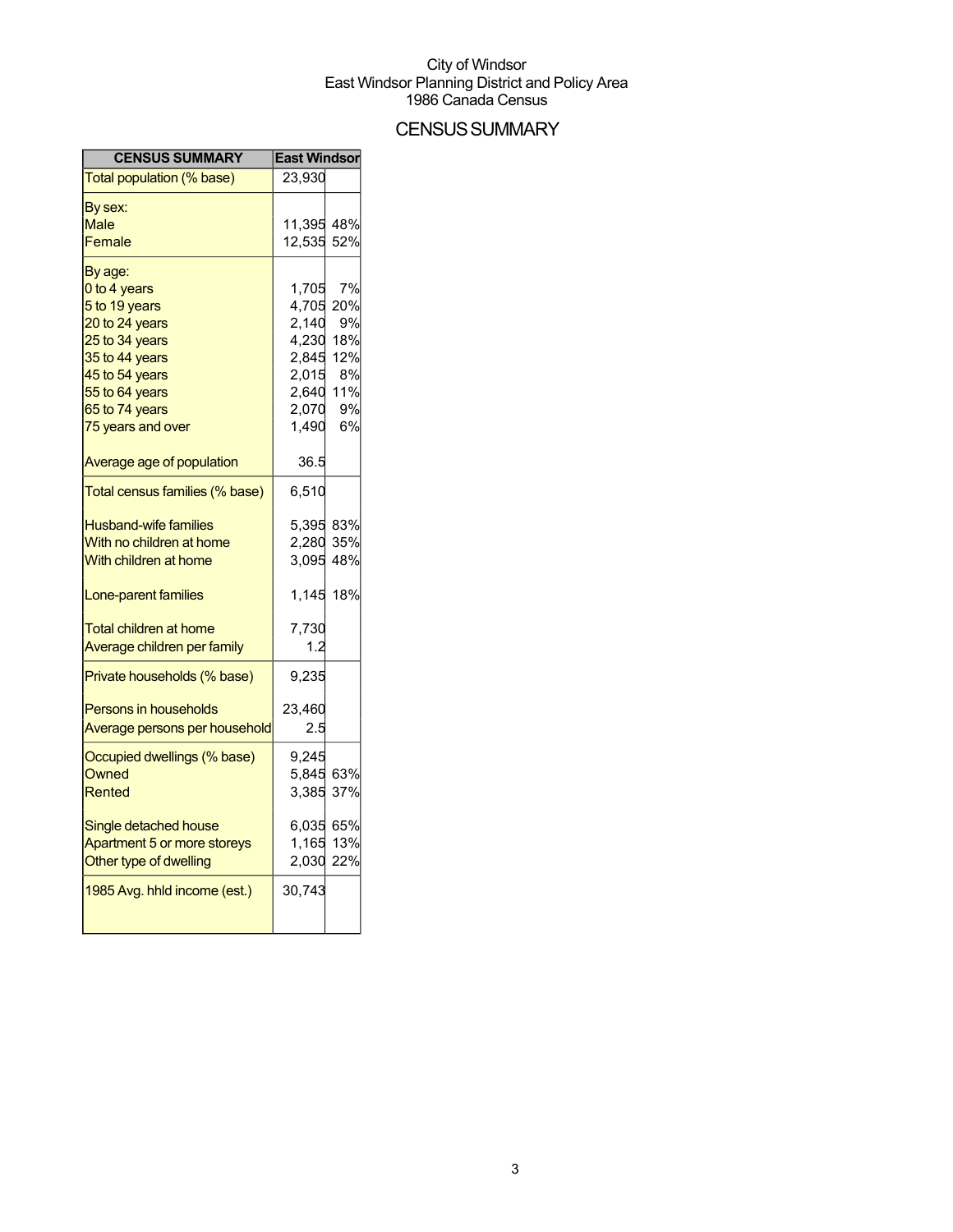## POPULATIONBYAGE

| <b>POPULATION BY AGE East Windson</b> |            |           |
|---------------------------------------|------------|-----------|
| Total population (% Base)             | 23,930     |           |
| Average age of population             | 36.5       |           |
| By age:                               |            |           |
| $0 - 4$ years                         | 1,705      | 7%        |
| 5 - 9 years                           | 1,505      | 6%        |
| 10 - 14 years                         | 1,565      | 7%        |
| 15 - 19 years                         | 1,635      | 7%        |
| 20 - 24 years                         | 2,140      | 9%        |
| 25 - 34 years                         | 4,230      | 18%       |
| 35 - 44 years                         | 2,845      | 12%       |
| 45 - 54 years                         | 2,015      | 8%        |
| 55 - 64 years                         | 2,640      | 11%       |
| 65 - 74 years                         | 2,070      | 9%        |
| 75 years and over                     |            | 6%        |
|                                       | 1,490      |           |
| <b>Male population</b>                | 11,395     | 48%       |
| Average age of males                  | 35         |           |
| By age:                               |            |           |
| 0 - 4 years                           | 845        | 4%        |
| $5 - 9$ years                         | 770        | 3%        |
| 10 - 14 years                         | 755        | 3%        |
| 15 - 19 years                         | 800        | 3%        |
| 20 - 24 years                         |            | 4%        |
|                                       | 1,015      | 9%        |
| 25 - 34 years                         | 2,110      |           |
| 35 - 44 years                         | 1,430      | 6%        |
| 45 - 54 years                         | 995        | 4%        |
| 55 - 64 years                         | 1,170      | 5%        |
| 65 - 74 years                         | 865        | 4%        |
| 75 years and over                     | 565        | 2%        |
| <b>Female population</b>              | 12,535 52% |           |
| Average age of females                | 37.8       |           |
|                                       |            |           |
| By age:                               |            |           |
| $0 - 4$ years                         | 860        | 4%        |
| 5 - 9 years                           | 735        | <b>3%</b> |
| 10 - 14 years                         | 810        | 3%        |
| 15 - 19 years                         | 835        | 3%        |
| 20 - 24 years                         | 1,125      | 5%        |
| 25 - 34 years                         | 2,120      | 9%        |
| 35 - 44 years                         | 1.415      | 6%        |
| 45 - 54 years                         | 1,020      | 4%        |
| 55 - 64 years                         | 1,470      | 6%        |
| 65 - 74 years                         | 1,205      | 5%        |
| 75 years and over                     | 925        | 4%        |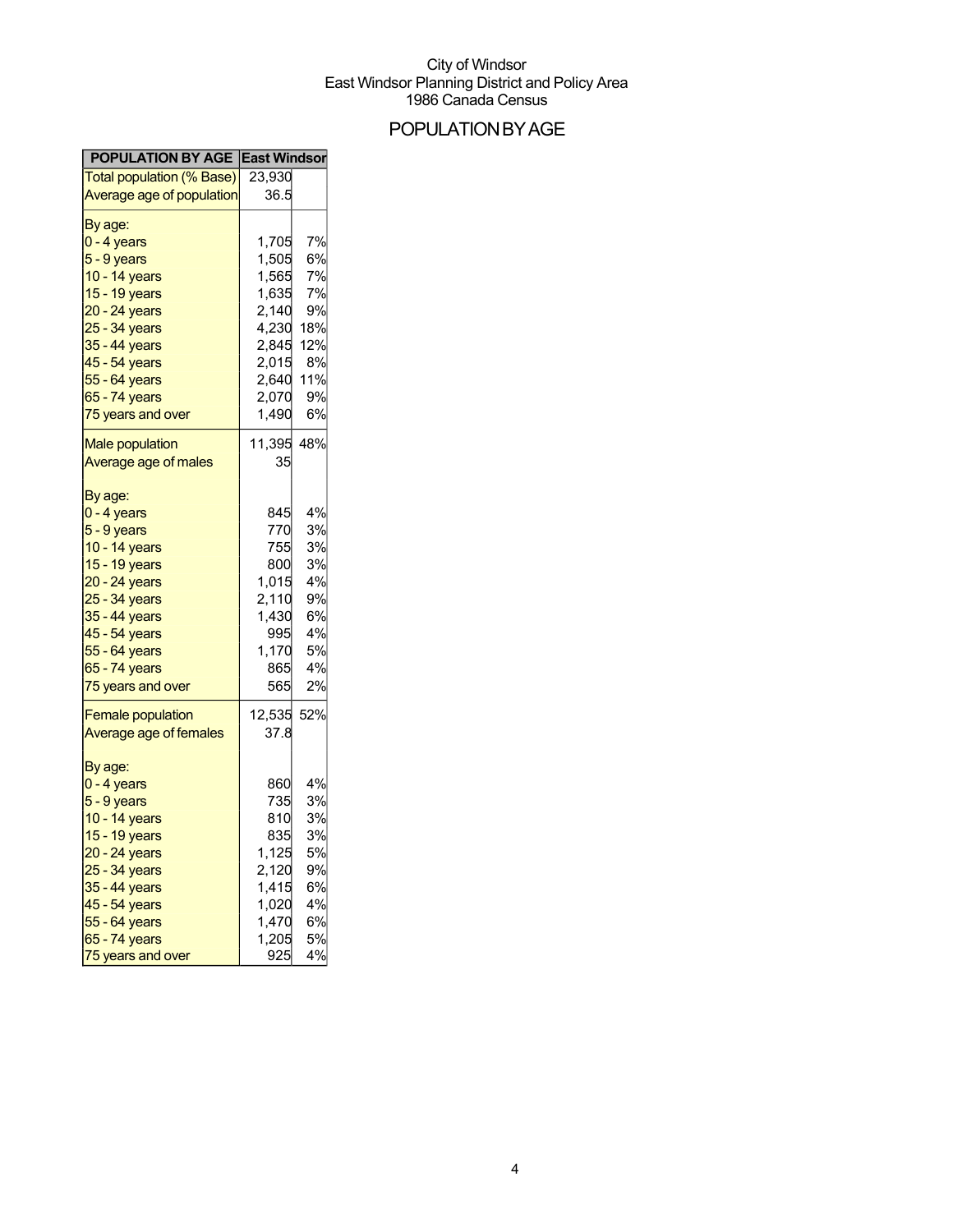## FAMILYSTRUCTURE/CHILDREN

| <b>FAMILY SIRUCTURE / CHILDREN East WINGSON</b> |       |     |
|-------------------------------------------------|-------|-----|
| Total census families (% base)                  | 6,510 |     |
|                                                 |       |     |
| By family structure:                            |       |     |
| <b>Total husband-wife families</b>              | 5,395 | 83% |
| With no children at home                        | 2,280 | 35% |
| With children at home                           | 3,095 | 48% |
| 1 child                                         | 1,155 | 18% |
| 2 children                                      | 1,270 | 20% |
| 3 or more children                              | 660   | 10% |
| Lone-parent families                            | 1,145 | 18% |
| Lone male parent                                | 175   | 3%  |
| 1 child at home                                 | 125   | 2%  |
| 2 children at home                              | 40    | 1%  |
| 3 or more children at home                      | 10    | 0%  |
| Lone female parent                              | 960   | 15% |
| 1 child at home                                 | 505   | 8%  |
| 2 children at home                              | 325   | 5%  |
| 3 or more children at home                      | 130   | 2%  |
| Total children at home (%base)                  | 7,730 |     |
| $0 - 5$ years                                   | 1,940 | 25% |
| $6 - 14$ years                                  | 2,750 | 36% |
| 15 - 17 years                                   | 980   | 13% |
| 18 - 24 years                                   | 1,475 | 19% |
| 25 years and over                               | 600   | 8%  |
| Average children/family                         | 1.2   |     |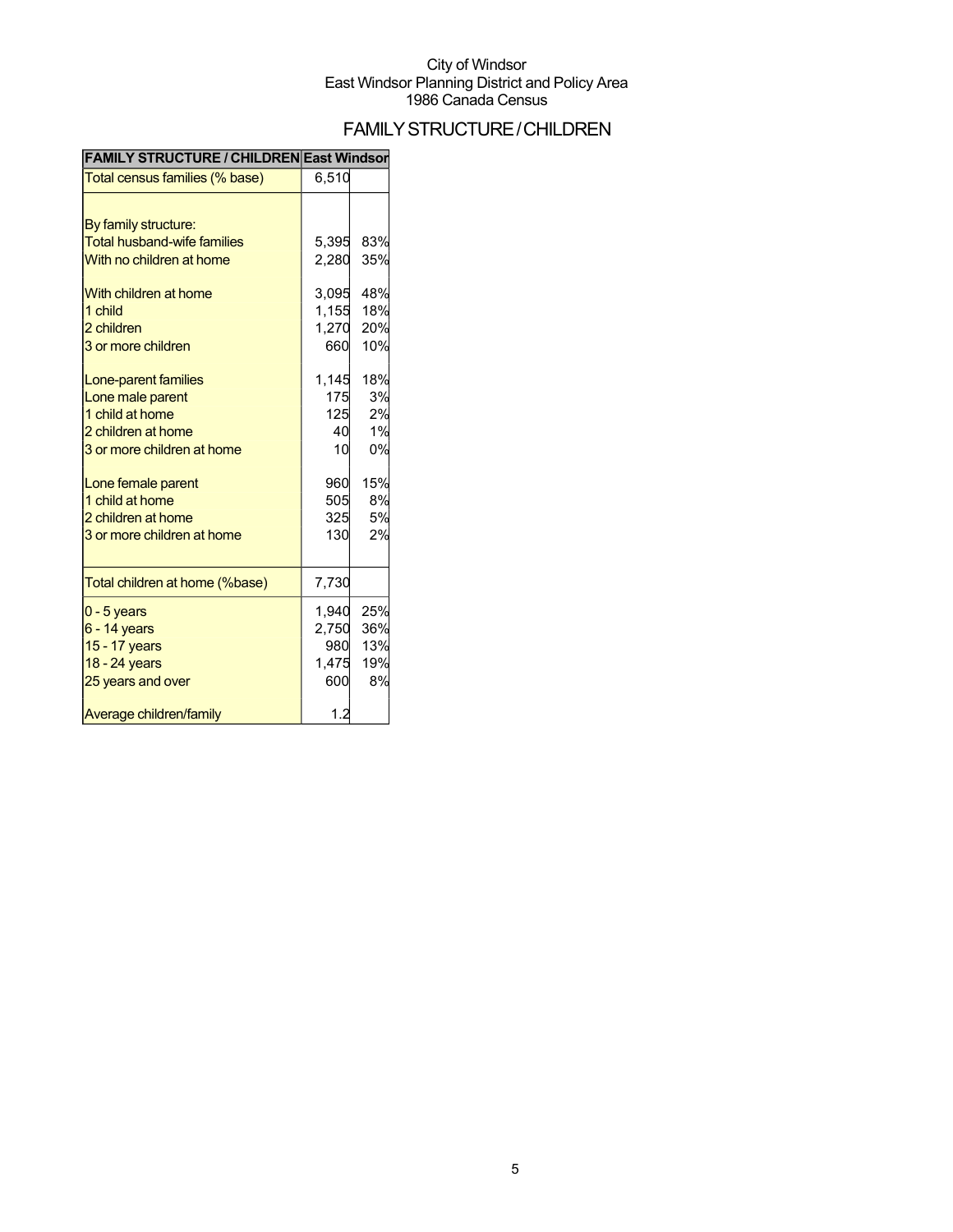## HOUSEHOLDS/MARITAL STATUS

| HOUSEHOLDS / MARITAL STATUS East Windsor          |        |     |
|---------------------------------------------------|--------|-----|
| Private households (% base)                       | 9,235  |     |
| By size of household:                             |        |     |
| 1 person                                          | 2,410  | 26% |
| 2 persons                                         | 2,870  | 31% |
| 3 persons                                         | 1,610  | 17% |
| 4 - 5 persons                                     | 2,085  | 23% |
| 6 or more persons                                 | 290    | 3%  |
| By number of census families:                     |        |     |
| Non-family households                             | 2,790  | 30% |
| <b>Family households</b>                          | 6,475  | 70% |
| 1 census family                                   | 6,405  | 69% |
| 2 or more census families                         | 70     | 1%  |
| Persons in private households                     | 23,460 |     |
| Average persons per household                     | 2.5    |     |
| Census families in private<br>households (% base) | 6,510  |     |
|                                                   |        |     |
| By size of census family:                         |        |     |
| 2 person family                                   | 2,895  | 44% |
| 3 persons                                         | 1,545  | 24% |
| 4 persons                                         | 1,410  | 22% |
| 5 or more persons                                 | 715    | 11% |
| Total population (% base)                         | 23,955 |     |
| By marital status, for persons                    |        |     |
| 15 years of age and over:                         |        |     |
| Single (never married)                            | 4,665  | 19% |
| <b>Married</b>                                    | 11,085 | 46% |
| Widowed                                           | 1,835  | 8%  |
| <b>Divorced</b>                                   | 970    | 4%  |
| Separated                                         | 625    | 3%  |
|                                                   |        |     |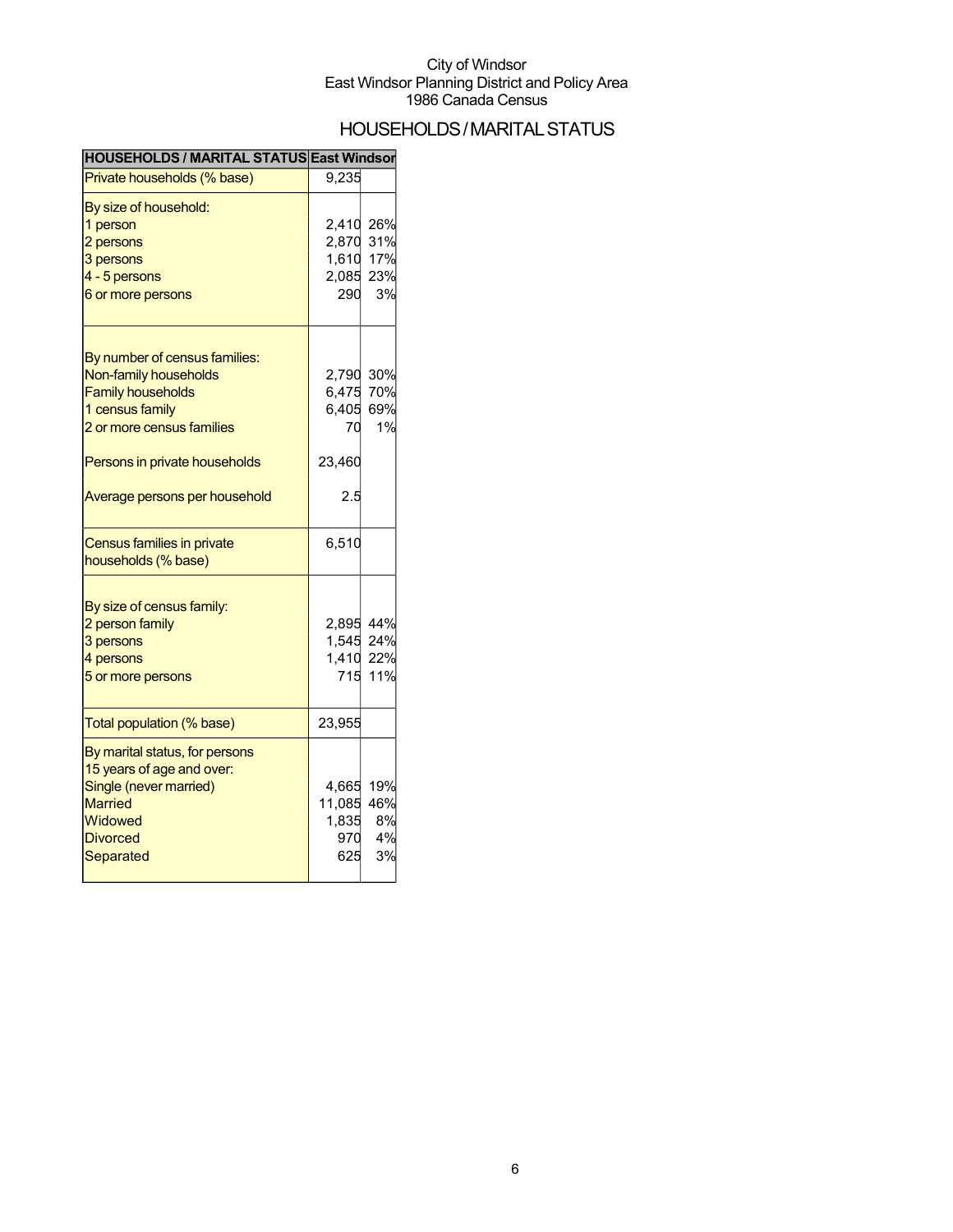## DWELLINGS

| Occupied dwellings (% base)<br>By tenure:<br><b>Rented</b><br>Owned                                                                                   | 9.245<br>3,385<br>5,845                          | 37%                                  |
|-------------------------------------------------------------------------------------------------------------------------------------------------------|--------------------------------------------------|--------------------------------------|
|                                                                                                                                                       |                                                  |                                      |
| <b>On Reserve</b><br>By dwelling type:<br>Single detached house<br>Apartment 5 or more stories<br><b>Movable dwelling</b><br>All other dwelling types | 6,035<br>1,165<br>2,030                          | 63%<br>0%<br>65%<br>13%<br>0%<br>22% |
| By age of dwelling - total<br><b>Constructed before 1946</b><br>1946 - 1960<br>1961 - 1970<br>1971 - 1980<br>1981 - 1986                              | 9,235<br>3,245<br>2,945<br>1,065<br>1,825<br>180 | 35%<br>32%<br>12%<br>20%<br>2%       |
| <b>Dwellings with central heat</b><br>Gas<br>Electricity<br>Oil<br><b>Other fuels</b>                                                                 | 8,725<br>6,880<br>2,120<br>200<br>40             | 94%<br>74%<br>23%<br>2%<br>0%        |
| <b>Tenant occupied households</b><br>With rent $>=$ 30% hhld inc.<br>Owner occupied households<br>Payments >= 30% hhld. inc.                          | 3,365<br>1,175<br>5,780<br>780                   | 35%<br>13%                           |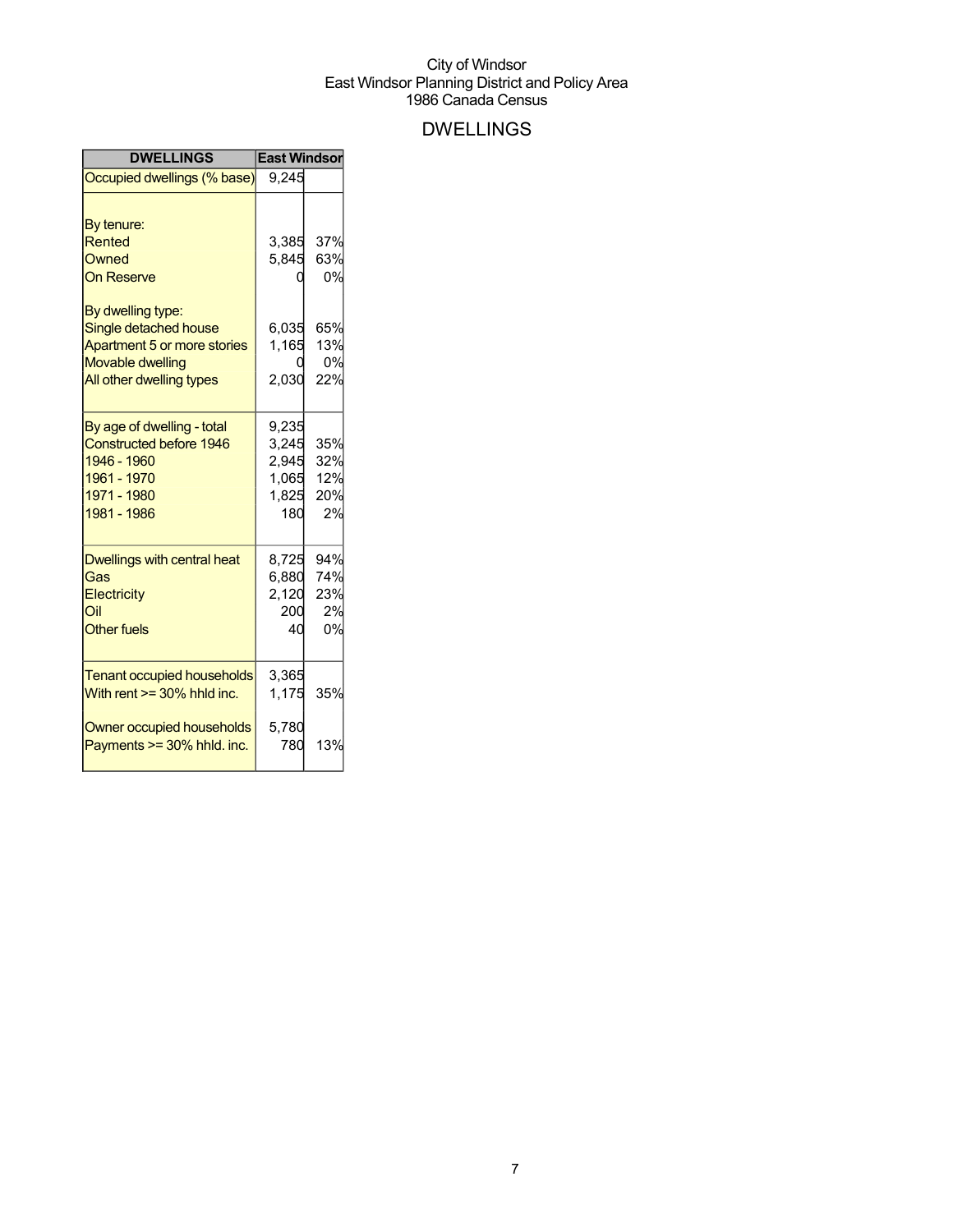## LANGUAGE-MOTHERTONGUE

| <b>LANGUAGE - MOTHER TONGUE East Windsor</b> |            |     |
|----------------------------------------------|------------|-----|
| Total responses (% Base)                     | 23,920     |     |
|                                              |            |     |
| <b>Total single responses</b>                | 22,540 94% |     |
| <b>Total official languages</b>              | 19,560     | 82% |
| <b>English</b>                               | 18,220     | 76% |
| French                                       | 1,340      | 6%  |
| <b>Total non-official languages</b>          | 2,990      | 13% |
| German                                       | 235        | 1%  |
| Chinese                                      | 35         | 0%  |
| <b>Dutch</b>                                 | 50         | 0%  |
| Polish                                       | 205        | 1%  |
| Italian                                      | 575        | 2%  |
| Portuguese                                   | 15         | 0%  |
| <b>Ukrainian</b>                             | 335        | 1%  |
| Greek                                        | 65         | 0%  |
| Languages other than above                   | 1,105      | 5%  |
| <b>Total multiple responses</b>              | 1,380      | 6%  |
|                                              |            |     |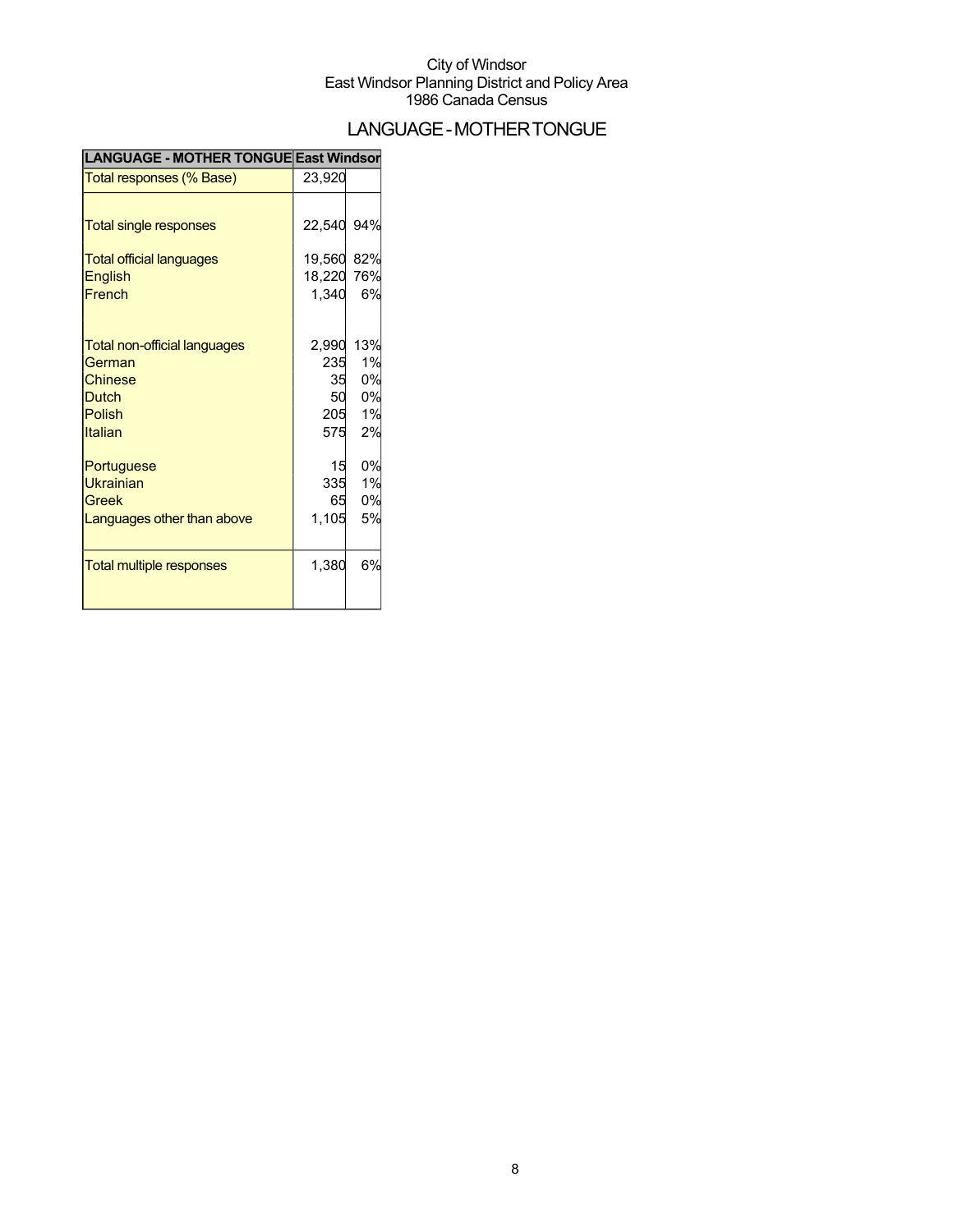## HOME LANGUAGE / ETHNIC ORIGIN

### **HOME LANGUAGE / ETHNIC ORIGIN East Windsor**

| Total population (% base)                                                                                                                                                              | 23,930                                                                     |                                                              |
|----------------------------------------------------------------------------------------------------------------------------------------------------------------------------------------|----------------------------------------------------------------------------|--------------------------------------------------------------|
| By home language:                                                                                                                                                                      |                                                                            |                                                              |
| <b>Total single response</b>                                                                                                                                                           | 22,065                                                                     | 92%                                                          |
| <b>English</b>                                                                                                                                                                         | 20,125                                                                     | 84%                                                          |
| French                                                                                                                                                                                 | 515                                                                        | 2%                                                           |
| Italian                                                                                                                                                                                | 305                                                                        | 1%                                                           |
| <b>Chinese</b>                                                                                                                                                                         | 20                                                                         | 0%                                                           |
| German                                                                                                                                                                                 | 30                                                                         | 0%                                                           |
| Portuguese                                                                                                                                                                             | 10 <sup>°</sup>                                                            | 0%                                                           |
| <b>Greek</b>                                                                                                                                                                           | 15                                                                         | 0%                                                           |
| Other                                                                                                                                                                                  | 1,020                                                                      | 4%                                                           |
| Speak more than one language                                                                                                                                                           | 1,450                                                                      | 6%                                                           |
| By official language:<br><b>English only</b><br><b>French only</b><br><b>Both English and French</b><br><b>Neither English nor French</b>                                              | 20,735<br>65<br>2,490<br>230                                               | 87%<br>0%<br>10%<br>1%                                       |
| By ethnic origin:<br>Single origin<br><b>British</b><br>French<br><b>Aboriginal peoples</b><br>German<br><b>Italian</b><br>Ukrainian<br><b>Chinese</b><br>Dutch (Netherlands)<br>Other | 14,900<br>6,560<br>3,105<br>65<br>470<br>1,040<br>615<br>20<br>90<br>2.915 | 62%<br>27%<br>13%<br>0%<br>2%<br>4%<br>3%<br>0%<br>0%<br>12% |
| Reported more than one origin                                                                                                                                                          | 8,620                                                                      | 36%                                                          |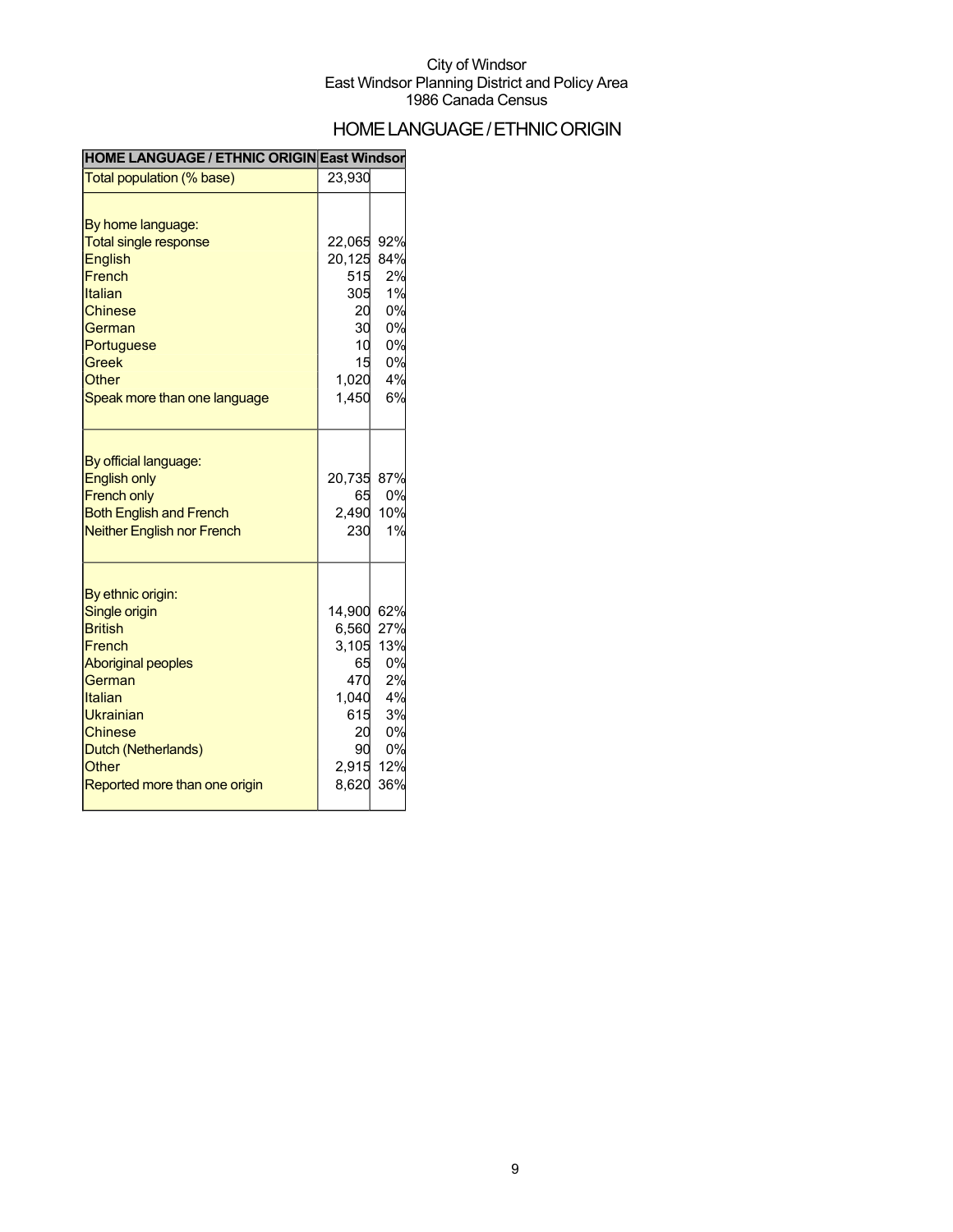### 1985INCOME

| 1985 INCOME                      | <b>East Windsor</b> |        |
|----------------------------------|---------------------|--------|
| Total households (% Base)        | 9,250               |        |
| By household income:             |                     |        |
| <b>Negative Income</b>           | 0                   | 0%     |
| $$0 - 9,999$                     | 1,602 17%           |        |
| \$10,000 - 19,999                | 1,820 20%           |        |
| \$20,000 - 29,999                | 1,363 15%           |        |
| \$30,000 - 39,999                | 1,728 19%           |        |
| \$40,000 - 49,999                | 1,198 13%           |        |
| \$50,000 - 59,999                | 757                 | 8%     |
| \$60,000 - 69,999                |                     | 354 4% |
| \$70,000 - 79,999                | 253                 | 3%     |
| \$80,000 - 99,999                | 144                 | 2%     |
| \$100,000 and over               | 35                  | 0%     |
| Aggr. household income (\$'000)  | 284,374             |        |
| Average household income \$      | 30,743              |        |
|                                  |                     |        |
| Males 15 yrs+ with income        | 8,395               |        |
| Aggregate income (\$'000)        | 189,610             |        |
| Average total income \$          | 22,586              |        |
| Females 15 yrs+ with income      | 7,875               |        |
| Aggregate income (\$'000)        | 96,659              |        |
| Average total income \$          | 12,274              |        |
|                                  |                     |        |
| Males 15 yrs+ with employ.inc    | 6,320               |        |
| Aggregate income (\$'000)        | 153,330             |        |
| Average employment income \$     | 24,261              |        |
| Females 15 yrs+ with emp.inc.    | 4,720               |        |
| Aggregate income (\$'000)        | 61,284              |        |
| Average employment income \$     | 12,984              |        |
|                                  |                     |        |
| <b>Number of census families</b> | 6,510               |        |
| Aggr. family income (\$'000)     | 221,735             |        |
| Average family income \$         | 34,061              |        |
| Unattached individ. with inc.    | 2,820               |        |
| Aggregate income (\$'000)        | 52,015              |        |
| Average individual income \$     | 18,445              |        |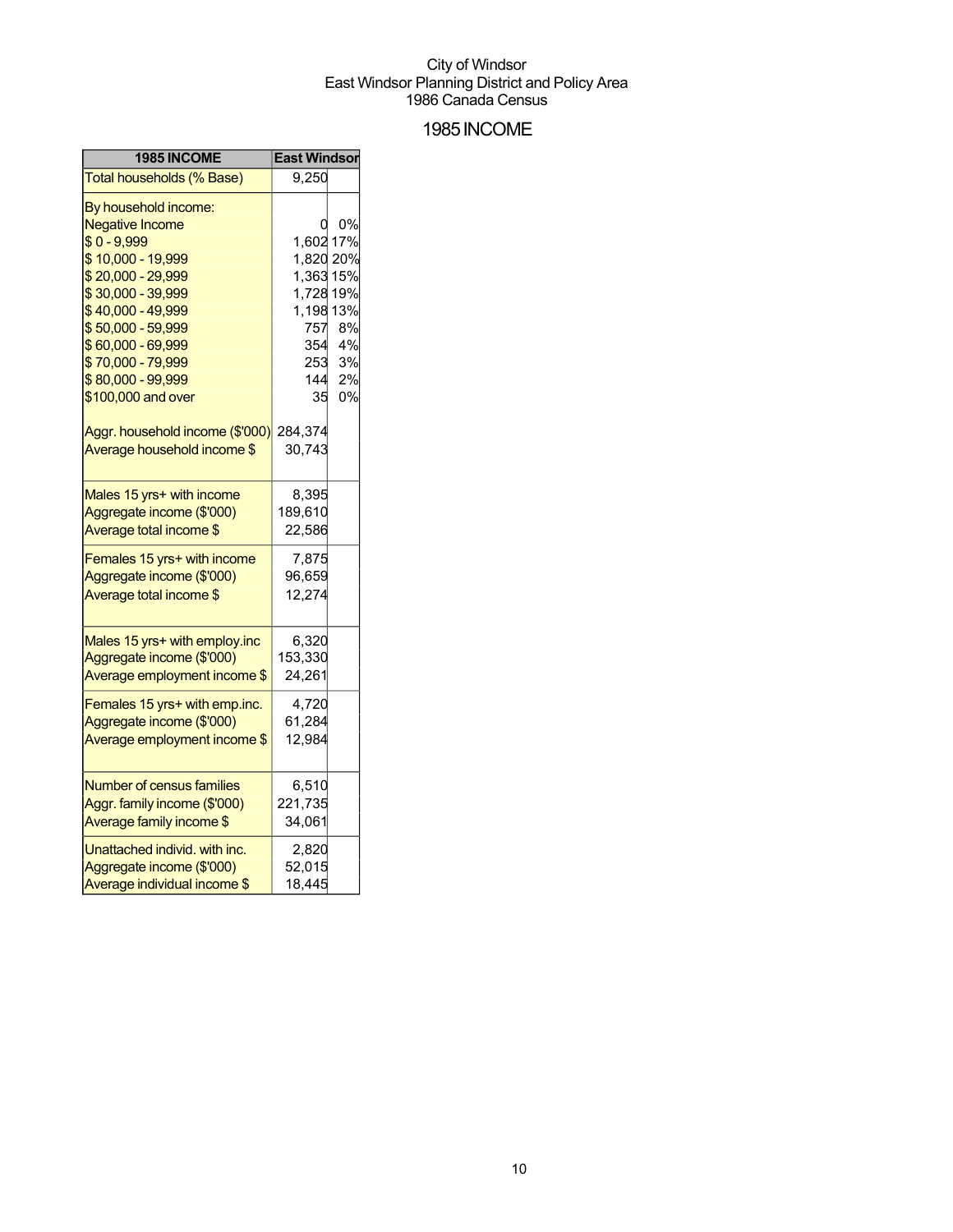## IMMIGRATION/MOBILITY

| <b>IMMIGRATION/MOBILITY East Windson</b> |            |     |
|------------------------------------------|------------|-----|
| Total population (% Base)                | 23,955     |     |
| By citizenship:                          |            |     |
| Canadian                                 | 22,695 95% |     |
| <b>Other than Canadian</b>               | 845        | 4%  |
|                                          |            |     |
| By immigration status:                   |            |     |
| Non-immigrant population                 | 19,555     | 82% |
| Born in province of res.                 | 17,805     | 74% |
| Born in another province                 | 1,780      | 7%  |
| Immigrant population                     | 3,950      | 16% |
| <b>United States of America</b>          | 510        | 2%  |
| <b>Other Americas</b>                    | 45         | 0%  |
| <b>United Kingdom</b>                    | 725        | 3%  |
| <b>Other Europe</b>                      | 2,380      | 10% |
| <b>Africa</b>                            | 40         | 0%  |
| Asia                                     | 215        | 1%  |
| Other                                    | 40         | 0%  |
|                                          |            |     |
| Immigrant population - total             | 3,950      |     |
| By period of immigration:                |            |     |
| Before 1946                              | 1,230 31%  |     |
| 1946 - 1966                              | 1,410      | 36% |
| 1967 - 1977                              | 955        | 24% |
| 1978 - 1982                              | 205        | 5%  |
| 1983 - 1986                              | 150        | 4%  |
|                                          |            |     |
| By age at time of immigration:           |            |     |
| $0 - 4$ years                            | 570        | 14% |
| 5 - 19 years                             | 1,065      | 27% |
| 20 years and over                        | 2,330      | 59% |
|                                          |            |     |
| By mobility status:                      |            |     |
| Persons 5 years and over                 | 21,785     |     |
| Non-movers (same address)                | 12,605     | 58% |
| <b>Movers</b>                            | 9,155 42%  |     |
| Non-migrants (same place)                | 7,150      | 33% |
| <b>Migrants</b>                          | 2,045      | 9%  |
| From same province                       | 1,425      | 7%  |
| From other province                      | 370        | 2%  |
| <b>From outside Canada</b>               | 230        | 1%  |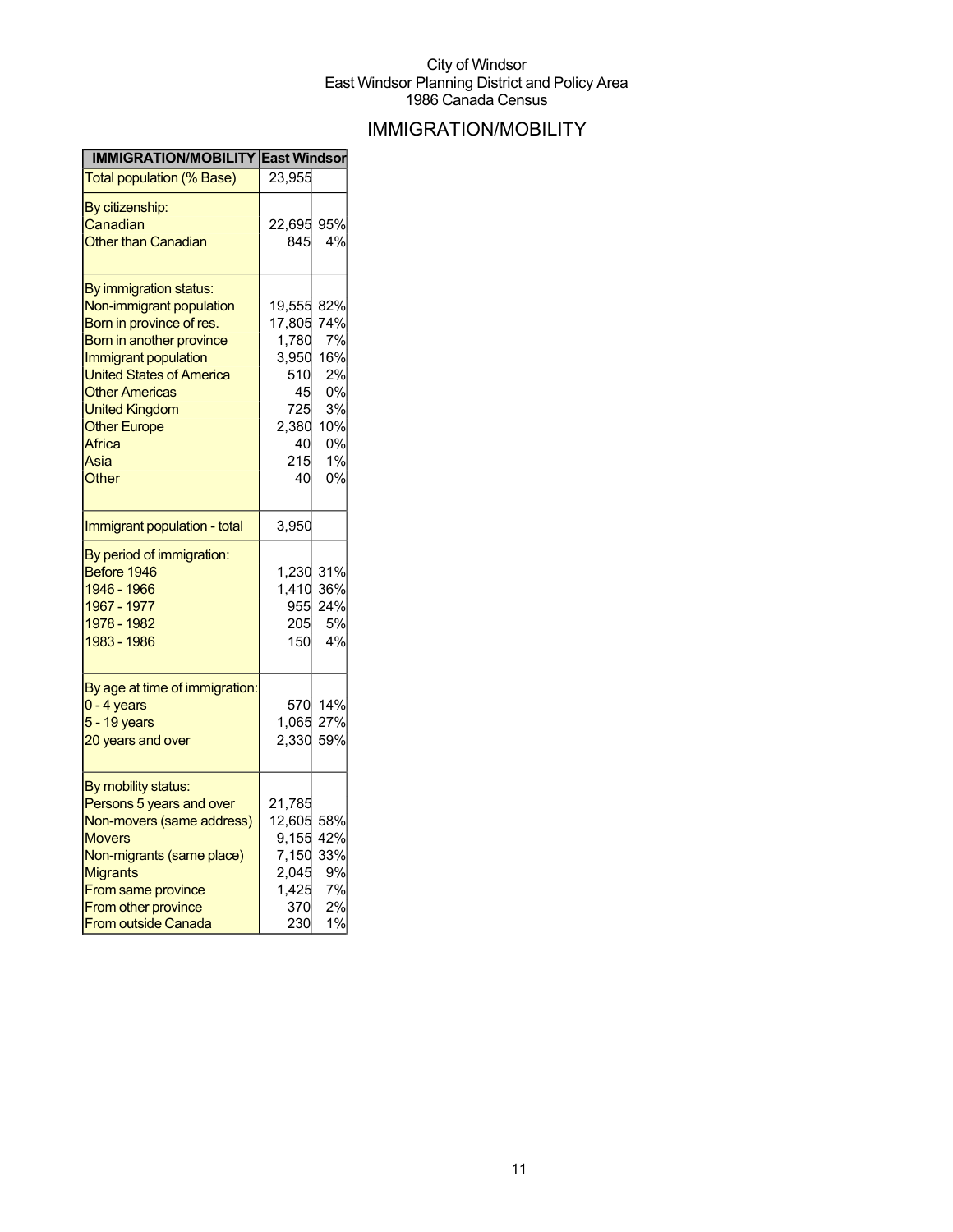## EDUCATION/QUALIFICATIONS

| <b>EDUCATION/QUALIFICATIONS East Windsor</b>                                                                                                                                                                                                                                                                                                                      |                                                                               |                                                                         |
|-------------------------------------------------------------------------------------------------------------------------------------------------------------------------------------------------------------------------------------------------------------------------------------------------------------------------------------------------------------------|-------------------------------------------------------------------------------|-------------------------------------------------------------------------|
| Total population 15+ years                                                                                                                                                                                                                                                                                                                                        | 18,810                                                                        |                                                                         |
| By highest level of schooling:<br>Less than grade 9<br>Grade 9 - 13, no sec. cert.<br>Grade 9 - 13, second. cert.<br>Trade certificate/diploma<br>University without degree<br>University with degree                                                                                                                                                             | 3,660<br>6,720<br>2,635<br>3,570<br>1,270<br>965                              | 19%<br>36%<br>14%<br>19%<br>7%<br>5%                                    |
| Postsecondary educated<br>population - total (% Base)                                                                                                                                                                                                                                                                                                             | 3,930                                                                         |                                                                         |
| By field of study:                                                                                                                                                                                                                                                                                                                                                |                                                                               |                                                                         |
| Male with postsecondary educ.<br>Education/recreat./counsell.<br>Fine and applied arts<br>Humanities & related fields<br>Social sciences & rel. field<br>Commerce/management/bus.adm<br>Agricult. & biolog. sciences<br>Engineering & applied scienc<br>Technic.& trades (eng & sci)<br>Health prof. science & tech.<br>Mathematics & phys. sciences<br>All other | 2,100<br>45<br>95<br>130<br>120<br>250<br>35<br>100<br>1,160<br>55<br>65<br>U | 53%<br>1%<br>2%<br>3%<br>3%<br>6%<br>1%<br>3%<br>30%<br>1%<br>2%<br>0%  |
| Female with postsecond. educ.<br>Education/recreat./counsell.<br>Fine and applied arts<br>Humanities & related fields<br>Social sciences & rel. field<br>Commerce/management/bus.adm<br>Agricult. & biolog. sciences<br>Engineering & applied scienc<br>Technic.& trades (eng & sci)<br>Health prof. science & tech.<br>Mathematics & phys. sciences<br>All other | 1,830<br>270<br>225<br>95<br>120<br>540<br>90<br>15<br>65<br>390<br>20<br>0   | 47%<br>7%<br>6%<br>2%<br>3%<br>14%<br>2%<br>0%<br>2%<br>10%<br>1%<br>0% |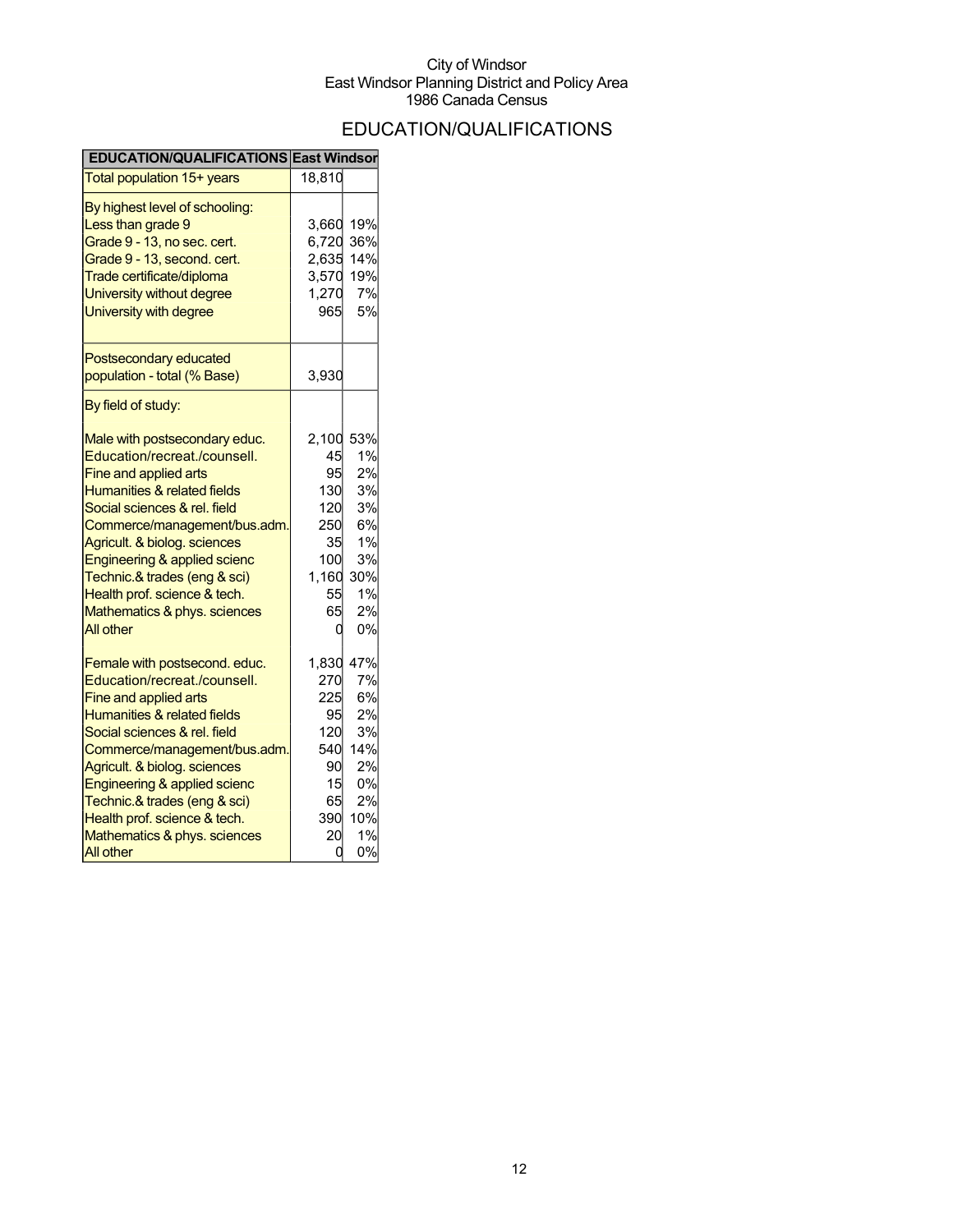## **LABOUR FORCE**

| <b>LABOUR FORCE</b>                                                                                                                                                                 | <b>East Windson</b>                                               |                         |
|-------------------------------------------------------------------------------------------------------------------------------------------------------------------------------------|-------------------------------------------------------------------|-------------------------|
| Total population 15+ years<br>Total labour force 15+ years<br>Employed<br><b>Unemployed</b><br>Persons not in labour force<br><b>Participation rate</b><br><b>Unemployment rate</b> | 18,810<br>11,230<br>10,005<br>1.170<br>7,615<br>59.7<br>10.42     | 60%<br>53%<br>6%<br>40% |
| Male population 15+ years<br><b>Labour force</b><br>Employed<br><b>Unemployed</b><br>Not in labour force<br><b>Participation rate</b><br>Unemployment rate                          | 8,925<br>6,380 34%<br>5,770<br>595<br>2,550<br>71.48<br>9.33      | 47%<br>31%<br>3%<br>14% |
| Female population 15+ years<br><b>Labour force</b><br>Employed<br><b>Unemployed</b><br>Not in labour force<br><b>Participation rate</b><br><b>Unemployment rate</b>                 | 9,885<br>4,820 26%<br>4,235 23%<br>575<br>5,065<br>48.76<br>11.93 | 53%<br>3%<br>27%        |
| Males- all classes of worker<br><b>Paid worker</b><br>Self-employed                                                                                                                 | 6,450<br>6,160<br>150                                             | 96%<br>2%               |
| Females- all classes of worker<br><b>Paid worker</b><br>Self-employed                                                                                                               | 4,975<br>4,605<br>55                                              | 93%<br>1%               |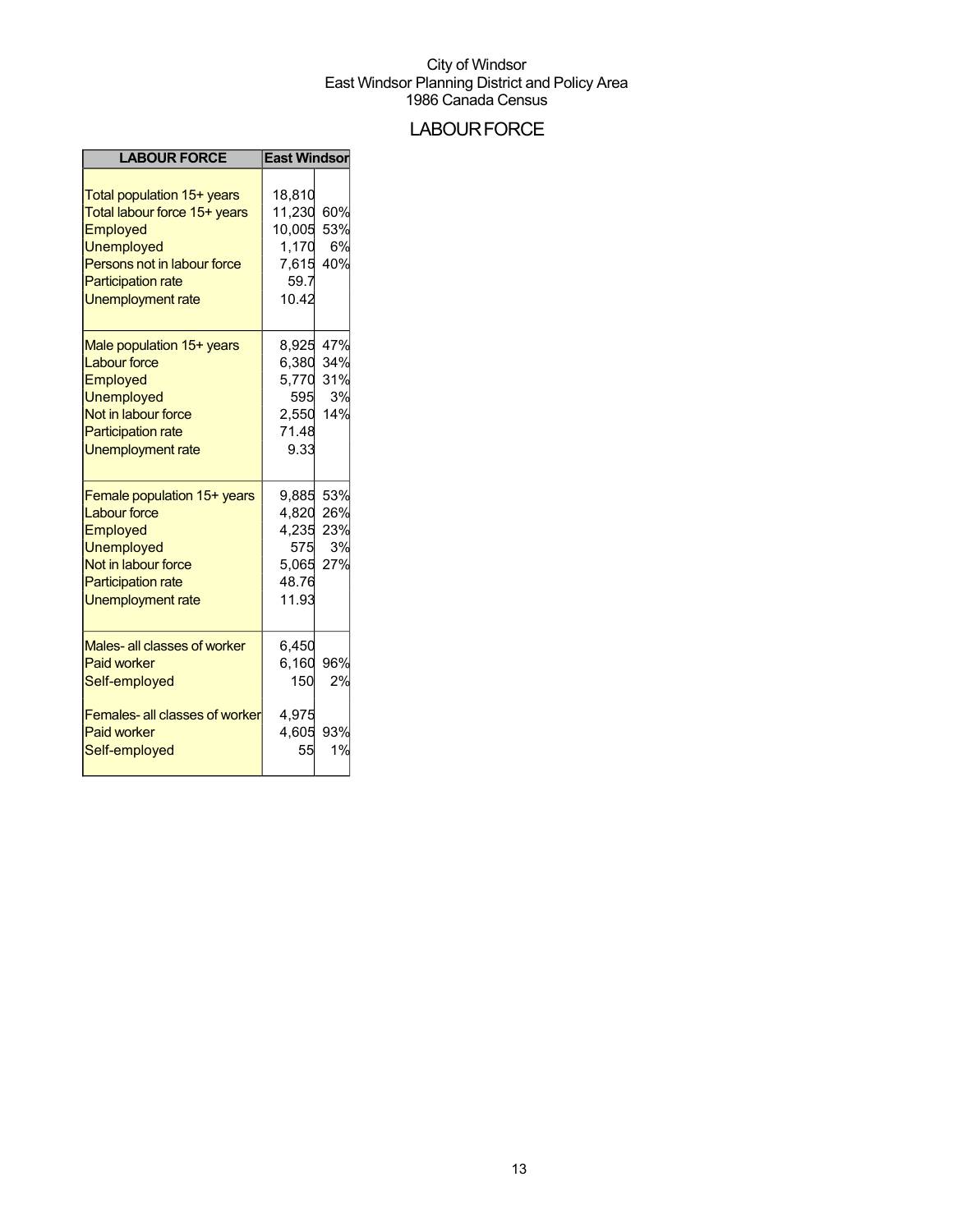## INDUSTRY/OCCUPATION

| <b>INDUSTRY/OCCUPATION East Windsor</b> |        |     |
|-----------------------------------------|--------|-----|
| perienced labour force                  |        |     |
| By Industry: (% Base)                   | 10,960 |     |
| <b>Agricultural &amp; rel.services</b>  | 40     | 0%  |
| Other primary industries                | 25     | 0%  |
| Manufacturing                           | 4,220  | 39% |
| Construction                            | 460    | 4%  |
| <b>Transportation &amp; storage</b>     | 355    | 3%  |
| Communication & oth. utility            | 245    | 2%  |
| <b>Wholesale trade</b>                  | 330    | 3%  |
| <b>Retail trade</b>                     | 1,610  | 15% |
| <b>Finance and insurance</b>            | 270    | 2%  |
| Real estate & insur. agents             | 80     | 1%  |
| <b>Business service</b>                 | 400    | 4%  |
| Government service                      | 360    | 3%  |
| <b>Educational service</b>              | 445    | 4%  |
| <b>Health &amp; social service</b>      | 760    | 7%  |
| Accommodation, food, beverag            | 710    | 6%  |
| Other service industries                | 615    | 6%  |
|                                         |        |     |
| <b>Experienced labour force</b>         |        |     |
| by occupation: (% Base)                 | 10,960 |     |
|                                         |        |     |
|                                         |        |     |
| Managerial, administrative              | 590    | 5%  |
| Nat. science, eng. & math.              | 255    | 2%  |
| Soc. sc., religion & artist.            | 240    | 2%  |
| <b>Teaching &amp; related</b>           | 290    | 3%  |
| <b>Medicine &amp; health</b>            | 410    | 4%  |
| <b>Clerical &amp; related</b>           | 2,010  | 18% |
| Sales                                   | 850    | 8%  |
| Service                                 | 1,345  | 12% |
| <b>Farming &amp; horticultural</b>      | 75     | 1%  |
| Other primary industries                | 10     | 0%  |
| Processing                              | 265    | 2%  |
| Machining & related                     | 805    | 7%  |
| Prod. fabric./assemb./repair            | 2,240  | 20% |
| <b>Construction trades</b>              | 440    | 4%  |
| Transport equipmnt. operat.             | 425    | 4%  |
| Material handling & related             | 295    | 3%  |
| Oth. crafts & equip. operat.            | 90.    | 1%  |
| Occupations not classified              | 335    | 3%  |